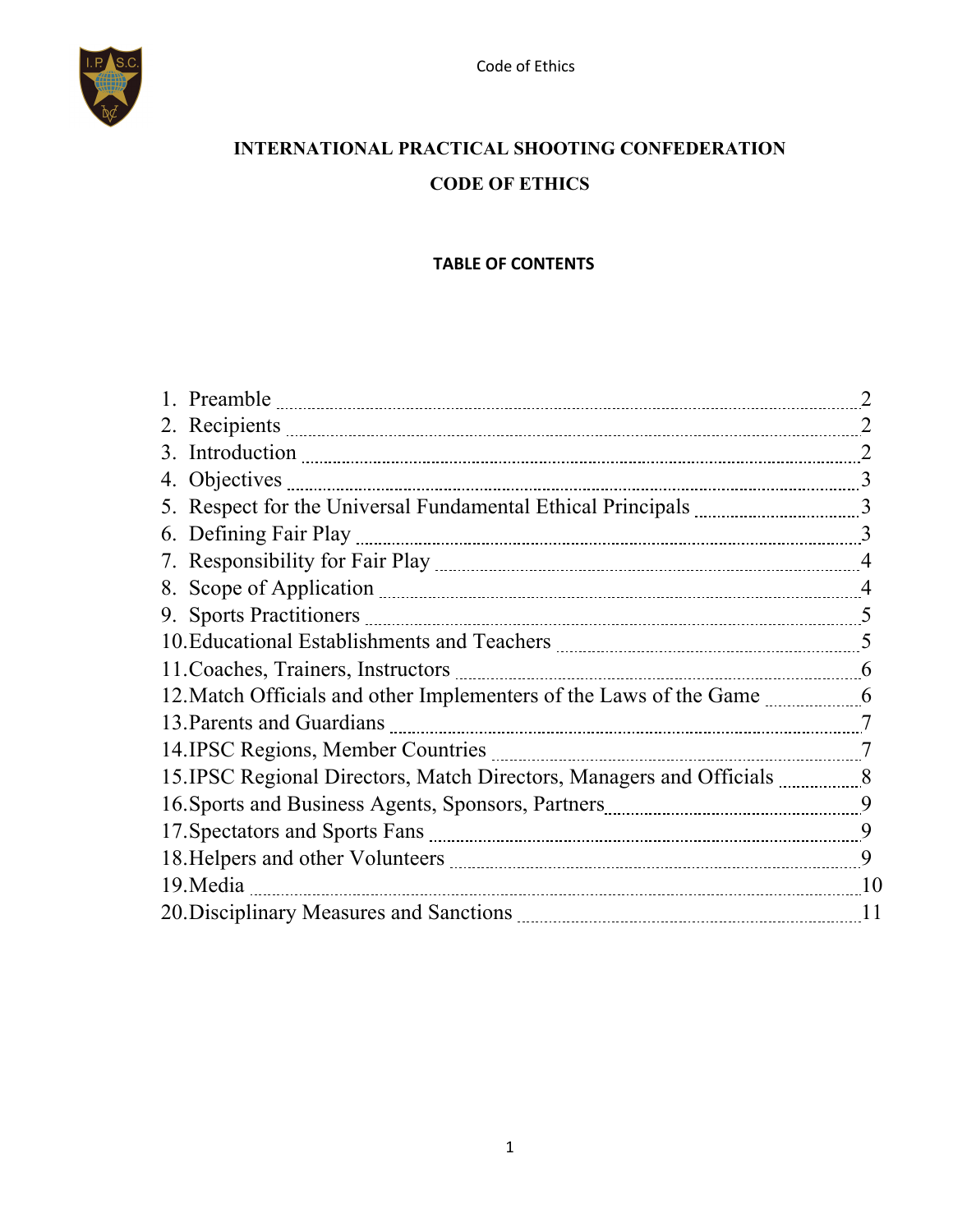

#### **1. Preamble**

The International Practical Shooting Confederation (hereinafter "IPSC") and each of its parties, members and its administration, including Regional Directorates and their administrations, Competitors, Match Officials, Trainers, Instructors, Officials, Helpers and other Volunteers, and all various IPSC parties, as well as individuals and organizations involved in IPSC Sport restate their commitment to Ethics in Sport and undertake to disseminate the culture of ethics and integrity within their respective areas of competence and to serve as role models.

#### **2. Recipients**

The recipients of this Code are all those who in some ways are involved with IPSC Sport, such as Regional Directorates and their administrations, Competitors, Match Officials, Trainers, Instructors, Officials, Helpers and other Volunteers, and all various IPSC parties, as well as individuals and organizations, health professionals, media, educators, guardians, sports bodies, business agents, supporters, partners, sponsors, patrons, spectators and fans.

Given that in essence ethical principles apply to all those involved in sports development, it is essential to think of those principles in a specific manner, from the point of view of those more directly involved in the practice of sport, to form an example and a reference to all, especially for younger people.

#### **3. Introduction**

Sport can justify its presence in society through being an educational and training tool, for personal and social development and entrepreneurship, of extraordinary power.

In and through sport we believe we are capable of building a better and safer world for ourselves and for future generations. The Code of Sports Ethics is a legacy we leave for sport and society. The Code of Sports Ethics is, above all, a promotional banner, which contains the main values for correct sporting behavior.

It contains the standards of conduct, which should guide the action of various individuals and organizations involved in IPSC Sport.

Ethics is not limited to these recommendations of conduct and behavior, nor to these agents and stakeholders involved in the practice of IPSC Sport. These are not categorical impositions nor does this manual put an end to debate.

However, what is most important is that in life as in sport we apply the suggestions here, which have been jointly agreed upon and worked on together.

### **4. Objectives**

Key objectives of this Code involve not only the idea of setting up an essential standard of ethics in IPSC Sport, but also an array of good customs, good practices and a framework of human values in the fields of IPSC Sport.

1. The basic principle of the Code of Sports Ethics is that ethical considerations leading to fair play are integral and not optional elements, of all IPSC Sports activity, sports policy and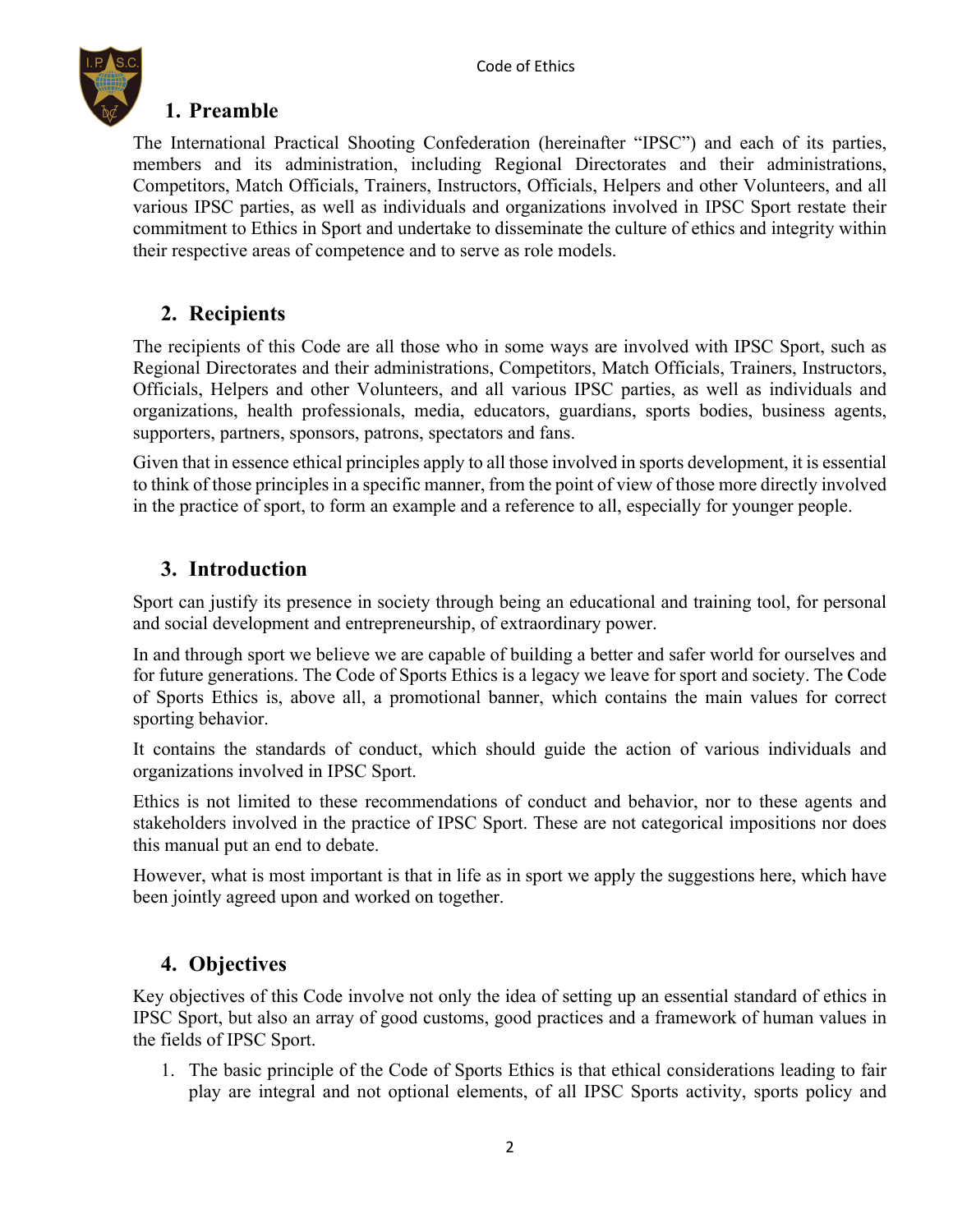

management, and apply to all levels of ability and commitment, including recreational as well as competitive sport.

- 2. The Code provides a sound ethical framework to combat the pressures in modern day society, which appear to be undermining the traditional foundations of sport - foundations built on fair play and sportsmanship, and on the voluntary movement.
- 3. The primary concern and focus are Fair Play for children and young people, in the recognition that children and young people of today are the adult participants and sporting stars of tomorrow. The Code is also aimed at the institutions and adults who are participate in IPSC Sport as well as have a direct or indirect influence on young people's involvement and participation in sport.
- 4. The Code embraces the concepts of the right of people of all ages, and especially children and young people to participate and enjoy their involvement in sport, and the responsibilities of the institutions and adults to promote fair play and to ensure that these rights are respected.
- 5. Sporting activity, due to its social and cultural wealth, is a privileged means to increasingly help put into practice the ethical values, which, by their nature, should constitute an example to be followed by other sectors of society.

Today, sport should increasingly be a true School for Freedom and an authentic School for Citizenship.

## **5. Respect for the Universal Fundamental Ethical Principles**

These include:

- 1. Respect for the IPSC spirit, which requires mutual understanding with a spirit of friendship, solidarity and fair play.
- 2. Respect of the principle of the universality and political neutrality of IPSC Sport.
- 3. Maintaining harmonious relations with state authorities, while respecting the principle of autonomy as set out in the IPSC Constitution.
- 4. Ensuring the participants' conditions of safety, well-being and medical care favorable to their physical and mental equilibrium.
- 5. Respect for international conventions on protecting human rights insofar as they apply to IPSC's activities and which ensure in particular:
	- Respect for human dignity.
	- Rejection of discrimination of any kind on whatever grounds, be it race, color, sex, sexual orientation, language, religion, political or other opinion, national or social origin, property, birth or other status.
	- Rejection of all forms of harassment and abuse be it physical, professional or sexual, and any physical or mental injuries.

## **6. Defining Fair Play**

Fair play is defined as much more than playing with the rules. It incorporates the concepts of friendship, respect for others and always playing within the right spirit. Fair play is a way of thinking, not just a way of behaving.

 **It incorporates issues concerned with the elimination of cheating, competitiveness, doping, violence (both physical and verbal), the sexual harassment and abuse of**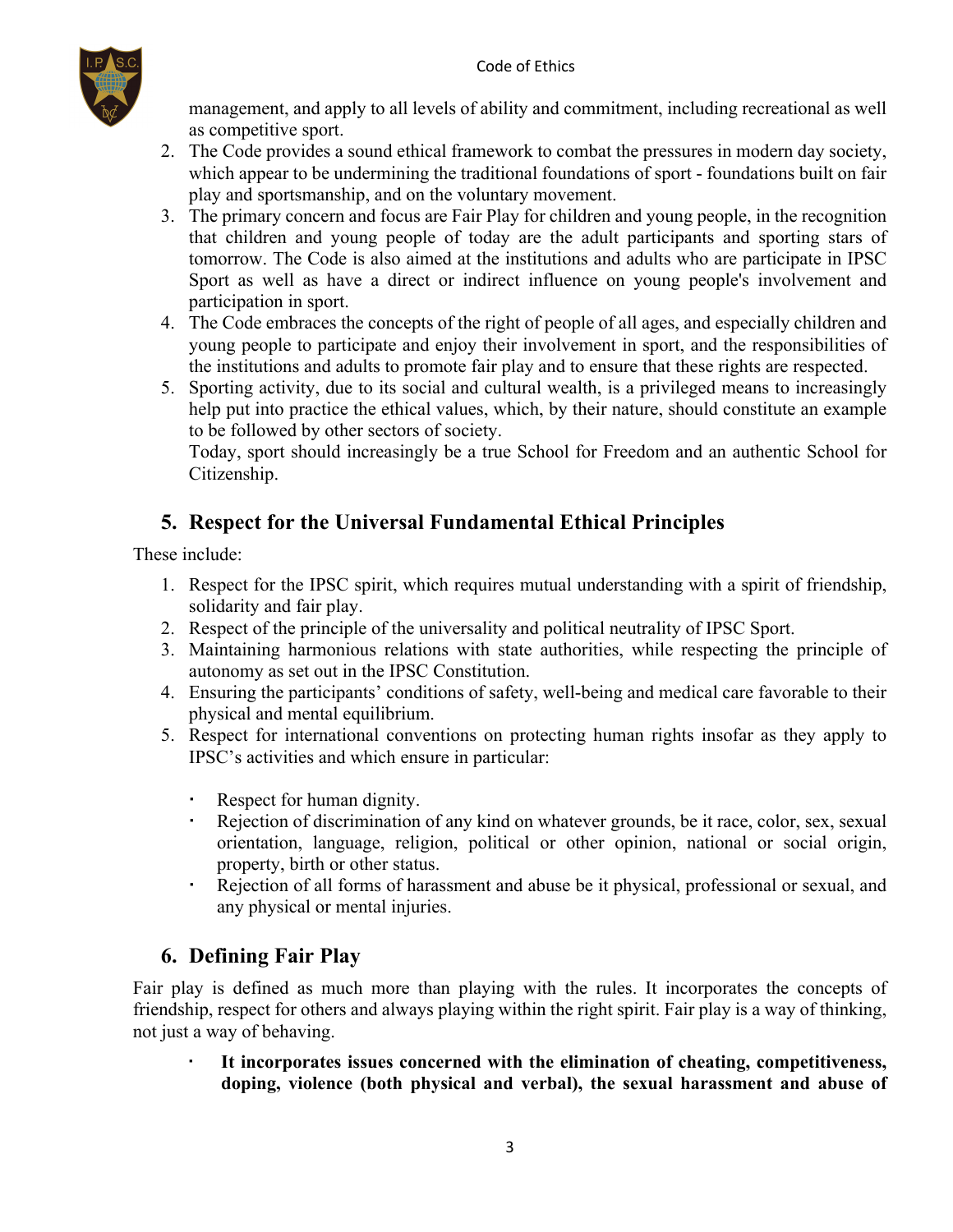

#### **children, young people, men and women, exploitation, unequal opportunities, excessive commercialization and corruption.**

Fair play is a positive concept. Sport is a social and cultural activity which, practiced fairly, enriches society and the friendship between nations.

Sport is also recognized as an individual activity which, played fairly, offers the opportunity for selfdevelopment, self-knowledge, self-expression and fulfilment; personal achievement, skill acquisition and demonstration of ability; social interaction, enjoyment, good health and well-being.

## **7. Responsibility for Fair Play**

Involvement and participation in IPSC Sport among children, young people and adults takes place within a wider social environment. Fair play must be the highest priority by all those who, directly or indirectly, influence and promote IPSC Sporting experiences for people of all ages.

#### **These include:**

- 1. **Governments:** at all levels, and including agencies working with Government. Those involved in formal education have a particular responsibility.
- 2. **Sports and Sports-Related Organizations:** including Sports Governing Bodies, Physical Education Associations, Coaching Agencies and Institutes, Medical and Pharmacological Professions and the Media.
- 3. **Commercial sector:** including firearms and sports goods manufacturers and retailers and marketing agencies, also has a responsibility to contribute to the promotion of fair play.
- 4. **Individuals:** including Competitors, Guardians, Parents, Teachers, Coaches, Match Officials, Officials, Sports Leaders, Administrators, Media and Journalists, Health Professionals, Helpers and other Volunteers; and those role models who have achieved levels of sporting excellence and fame; those who work on a voluntary or on a professional basis. Individuals may also have responsibilities in their capacity as spectators.

Each of these institutions and individuals has a responsibility and a role to play. This Code of Sports Ethics is addressed to all of them. It will only be effective if all involved in IPSC Sport are prepared to take on the responsibility identified in the Code.

### **8. Scope of Application**

The IPSC parties undertake to comply and ensure compliance with the Code of Ethics in the following circumstances:

- 1. IPSC, each of its parties, members and its administration, including their Competitors and Officials, at all times and in all circumstances.
- 2. All IPSC competitions' participants, throughout each level of the IPSC matches / events for which they are accredited.
- 3. IPSC Regions and the Recognized Associations and/or Organizations (The International Range Officers Association - IROA, The Main International Shooting Instructors Association - MISIA) and their officials, in all their relations with IPSC.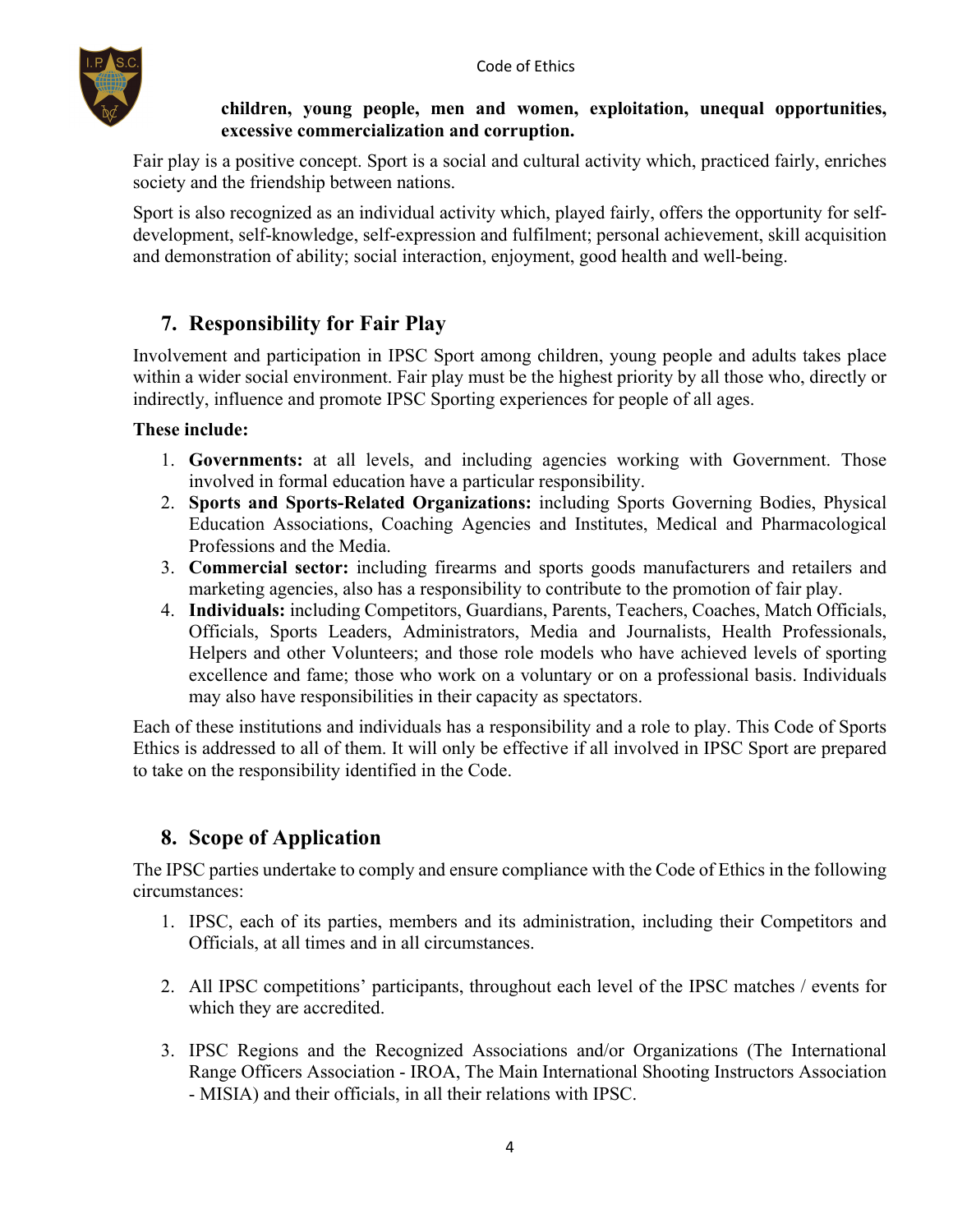

- 4. The Interested Parties to the Continuous and/or Targeted Dialogue with IPSC, such as Sponsors, Partners, Patrons, Supporters, Parents, Teachers, Medical personnel, Media and all various individuals and organizations involved in IPSC Sport, during the duration of the dialogues and cooperation.
- 5. The IPSC parties must use due care and diligence in fulfilling their mission. At all times, they must act with the highest degree of integrity, and particularly when taking decisions, they must act with impartiality, objectivity, independence and professionalism. They must refrain from any act involving fraud, cheating and/or corruption. They must not act in a manner likely to tarnish the reputation of IPSC Sport.

## **9. Sports Practitioners (Competitors, Match Officials, Trainers, Instructors, Officials)**

- 1. Respect the rules of the game or competition.
- 2. Turn down and denounce fraud or the manipulation of results, always arguing for sporting truth.
- 3. Always give your best in competition, regardless of the opponent.
- 4. Consider sports opponents as partners and not as enemies, treating them politely and with respect.
- 5. Respect your own body, as well as those of your opponents, safeguarding them from any harm to their physical and mental integrity.
- 6. Reject doping in any form, thereby protecting your health and preserving sporting truth.
- 7. Recognize the value of your opponents and congratulate them when they win the game or competition. Do not look for excuses or hold a grudge for having lost the game but, on the contrary, know how to use defeat as a means of improvement.
- 8. Learn how to win: maintain, in your happiness at victory, humility and simplicity and acknowledging the effort of each one of those who has been defeated.
- 9. Respect other sports agents (managers, coaches, referees and judges, etc.) and spectators, in all circumstances and times, during or outside competition, treating them in a respectful and courteous manner.
- 10. Be respectful and correct to all entities providing support services.
- 11. Remember that as you get better results your obligations to safeguard sportsmanship will be greater, as these will become a public example of ethics for all, especially for younger people.
- 12. Get to know and comply with the Code of Sports Ethics which has been approved by associations representing the area of activity in which you take part.

#### **10. Educational Establishments and Teachers**

- 1. Teach and convey to students the values of Sports Ethics.
- 2. Give value, through your technical notations, to values of sports ethics.
- 3. Recognize the activities of Associations, School and University Sports as a means of promoting sports ethics within the educational community.
- 4. Promote, disseminate and practice the global teaching of human values where sport ethically practiced serves as a tool and a special means to achieve this.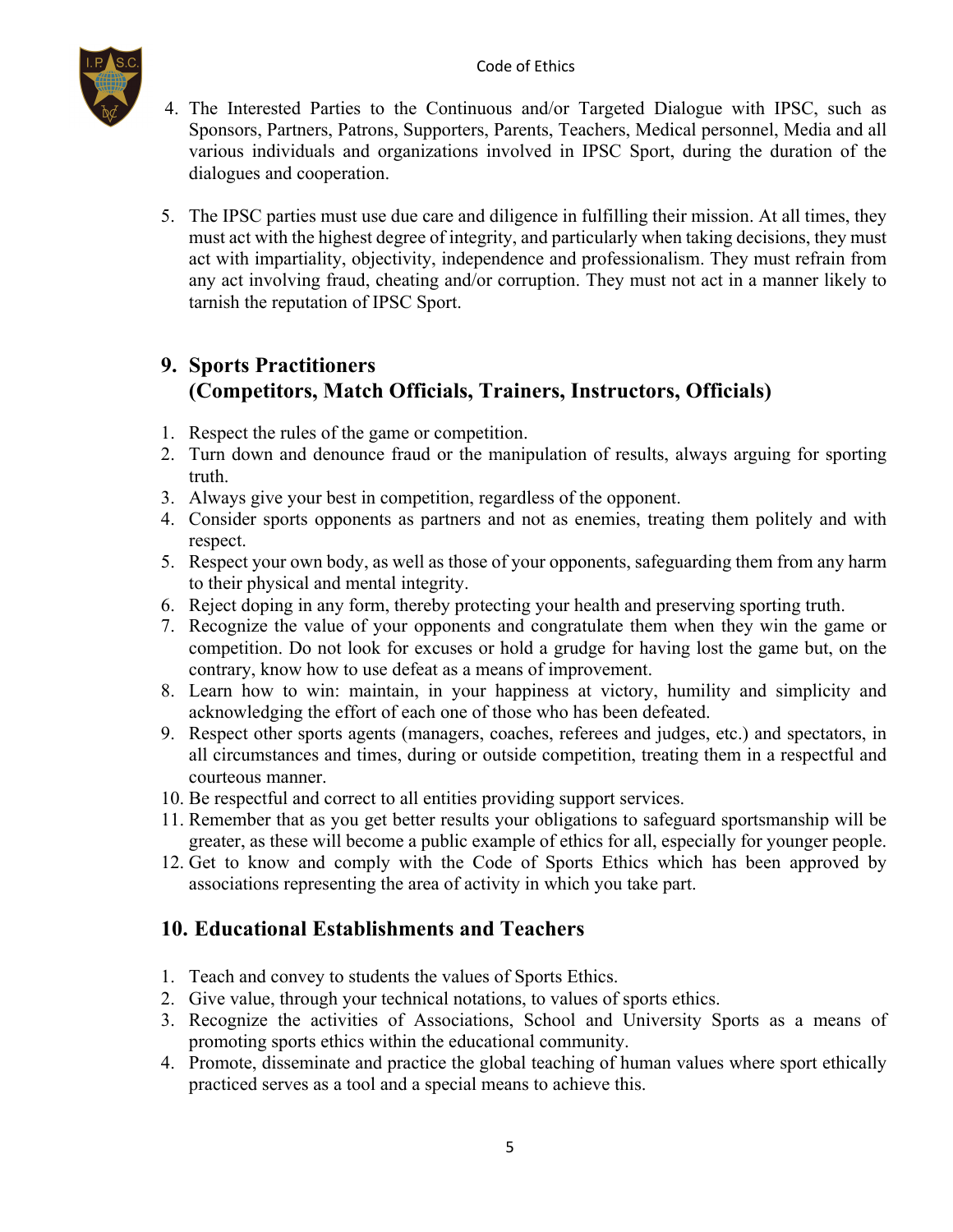

## **11. Coaches, Trainers, Instructors**

- 1. Respect, in all forms and at all times, and equally, Competitors for whom you are responsible, by preserving their health and physical and mental integrity.
- 2. Promote sportsmanship among Competitors, and also in their own training.
- 3. Respect the technical rules of the sport and contribute to their qualitative improvement.
- 4. Turn down and denounce fraud or the manipulation of results, always arguing for sporting truth.
- 5. Consider activity colleagues as partners regarding the development of the sporting disciplines they train.
- 6. Foster a healthy relationship among all classmates.
- 7. Provide an ethical model for all, especially for younger people.
- 8. Promote the ethical values underlying sport and life for all age groups.
- 9. Oppose the use of any prohibited substances or methods that artificially improve the performance of Competitors, in accordance with applicable anti-doping rules, and the use of methods that do not comply with medical ethics or regular scientific data.
- 10. Do not use training methods, practices or rules that may endanger the health and welfare of Competitors.
- 11. Avoid any situation that may lead to conflicts of interest. Conflicts of interest are understood to be cases when there are, or appear to be, private or personal interests, which may call into, question your integrity and independence in the performance of your duties.
- 12. Comply with the Code of Sports Ethics, which has been approved by the representative associations of the area of activity of which your professional category is part.

### **12. Match Officials (NROI and IROA) and other Implementers of the IPSC Constitution and IPSC Rules**

- 1. Respect and enforce, to the fullest extent, the technical rules of the IPSC Sport or match / competition to contribute to their development.
- 2. Turn down and denounce fraud or the manipulation of results, always arguing for sporting truth.
- 3. Respect sports agents you come into contact with, treating them all with due consideration.
- 4. Perform duties in a full, free, independent and impartial manner, informing the competent authorities of any situations which may call into question these same values.
- 5. Respect teammates, promoting a healthy and supportive relationship between all, as well as contributing to the achievement of common goals for the sporting activity they are carrying out.
- 6. Set up, even in your private life, a public example of ethical behavior for all, especially for younger people.
- 7. Apply suitable weighting in taking decisions and being impartial in your decision criteria.
- 8. Adopt a serene, firm, and fair position promoting equality.
- 9. Avoid any situation that may lead to conflicts of interest. Conflicts of interest are understood to be cases when there are, or appear to be, private or personal interests, which may call into, question your integrity and independence in the performance of your duties.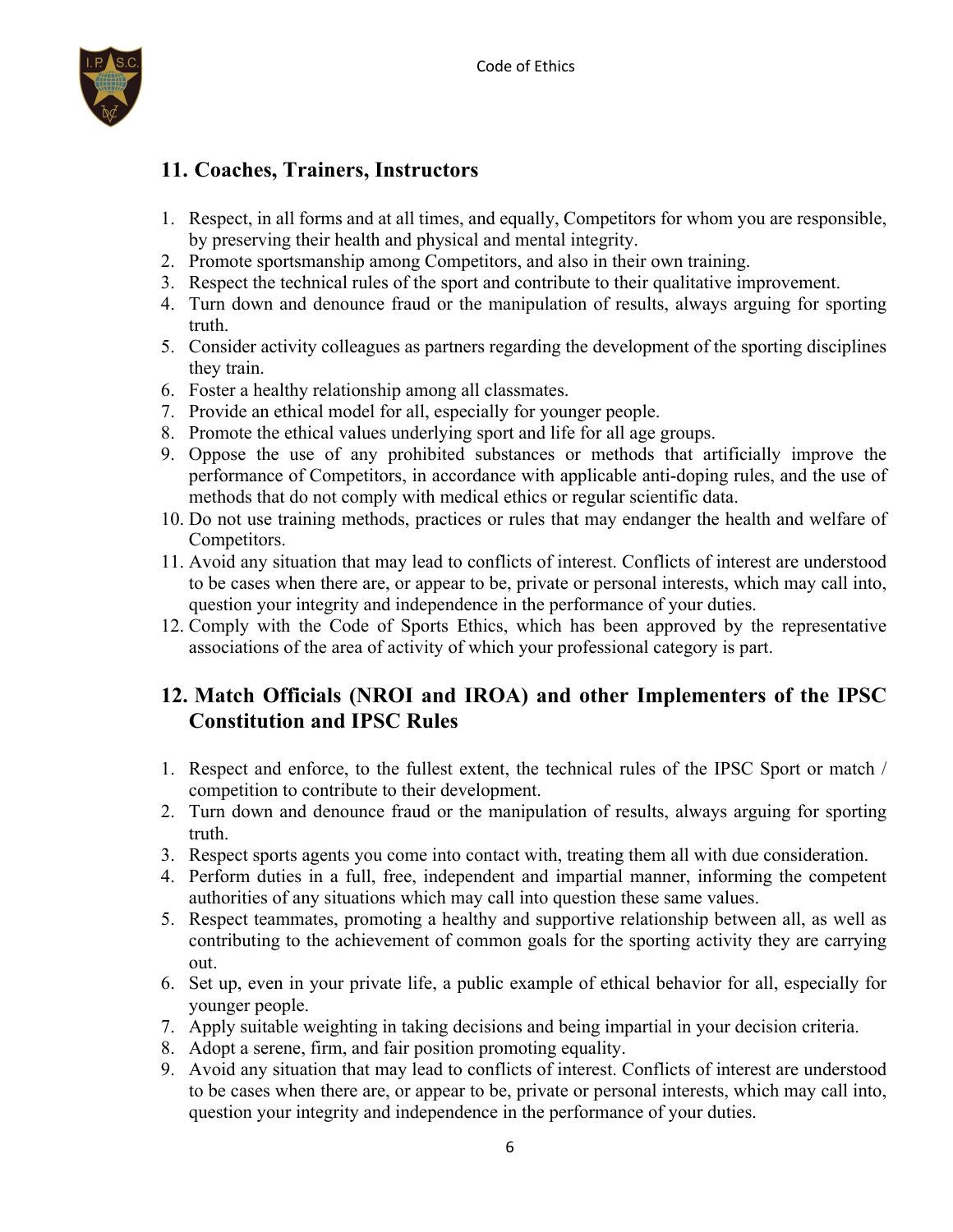

10.Comply with the Code of Sports Ethics, which has been approved by the representative associations of the area of activity of which your professional category is part.

### **13. Parents and Guardians**

- 1. Convey to your children or learners the meaning and purpose of sport and its values, from the view of the essence of being human and what sport represents in human, family and social relations.
- 2. Respect the decisions of IPSC Match Officials, timekeepers and others who are responsible for the laws of the game, coaches, Instructors, Trainers, officials, managers and other sports agents.
- 3. Understand and make clear to your children or learners the need to practice ethical values, inside and outside competitions.
- 4. Tell your children or learners about the issue of the fight against doping, particularly regarding the duties and rights of sports Competitors and inform their general practitioners that they are actual sports Competitors.
- 5. Instill in your children or learners the spirit that the essence of sport is not in the awarding and display of titles, but rather in the idea that the practice of sports makes an excellent contribution to improving their health and also their civic training.
- 6. Disseminate and, along with your children or learners, value good examples, which have taken, place in sport and in life.
- 7. Have a correct and cooperative relationship with the parents and guardians of other Competitors.

## **14. IPSC Regions, Member Countries (Regional Sports Organizations)**

- 1. Implement regulations and standards concerning ethical content in their internal legal system.
- 2. Promote measures which contribute to the democratization and transparency of all acts carried out within their regional organization.
- 3. Turn down and denounce fraud or the manipulation of results, always arguing for sporting truth.
- 4. Carry out campaigns on ethical values in sport, promoting them as suitably as possible, within internal and external media.
- 5. Establish lasting institutional relationships with regional sports organizations promoting good practices in sports ethics.
- 6. Set down in your Statutes or Regulations, rules providing for those assuming office, when taking up their post, to take an oath to be bound by respect for the rules of the IPSC Code of Sports Ethics or any identical Code created within your sports regional Federation.
- 7. Plan and establish suitable competitive frameworks for the state of development of your Competitors, in particular younger individuals, and so contribute to all-round development and in this way avoid early tendencies to specialize.
- 8. Ensure compliance with the principles laid down for other individuals involved in sport who fall under their remit.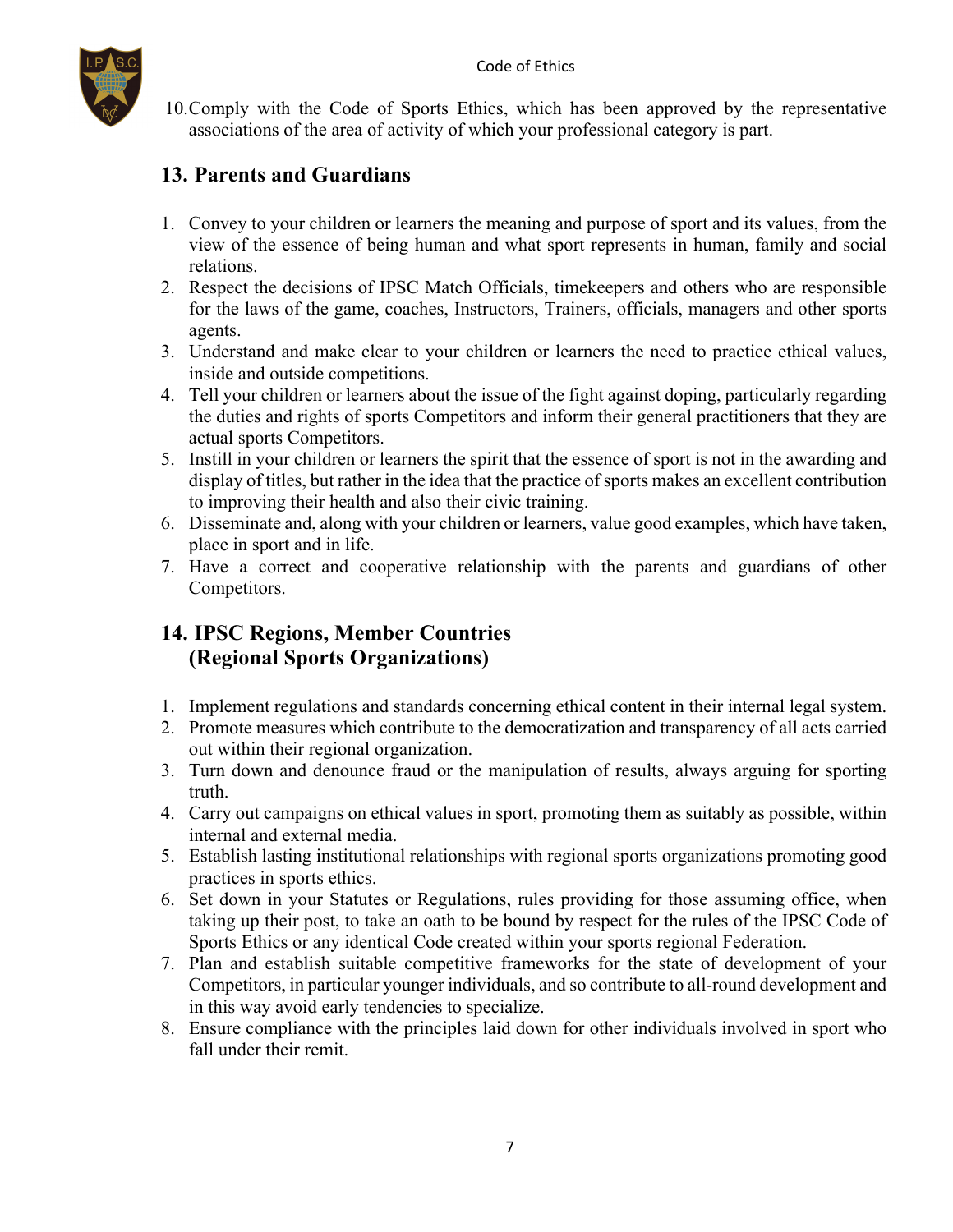

## **15. IPSC Regional Directors, Match Directors, Managers and Officials**

- 1. Act by primarily taking into consideration the interests of and service for communities, through the principles laid down in the aims of its statutes –Service to the Community.
- 2. Comply with the law and the Codes of Sports Ethics, which the organizing and regulatory body of the discipline implements as part of its internal regulations – Legality.
- 3. Be fair and impartial to all citizens, acting according to the principles of neutrality Impartiality.
- 4. Do not discriminate against any citizen on the basis of race, sex, language, religious or political ideologies or social or economic conditions - Equality.
- 5. Require from your members only what is necessary for their membership activity Proportionality.
- 6. Act according to the principle of Good Faith in the interest of the community seeking to promote sporting activity, and promote the participation of all, at all levels, in sports associations- Cooperation.
- 7. Strive to disseminate information about the activity being promoted with your members Information and Quality.
- 8. Always act in a loyal, supportive and cooperative manner Loyalty.
- 9. Be governed by principles of honesty and integrity of character Integrity.
- 10. Act responsibly and competently, being actively involved in carrying out the aims of the institution you form part of –Responsibility

#### **Moreover:**

- 11. Do not in any way make derogatory statements of merit or value about other associations or sports bodies, as well as managers, Competitors, coaches, Match Officials and others involved in sport.
- 12. Encourage and praise the good practices and ethical behavior of other directors or managers, Competitors, coaches, referees and other individuals involved in sports such as members, fans of sports associations or companies, which you direct or manage.
- 13. Take a proactive stance in the fight against doping, acting preventatively, promoting the rights and duties of Competitors and their support staff, as well as refusing to exert pressure on professionals (doctors or others), in order to improve sporting performance of the Competitors and their teams.
- 14. Respect the technical rules of the sport and contribute to their dissemination, knowledge and qualitative improvement.
- 15. Respect the decisions of sports referees, judges, timekeepers and others who are responsible for the laws of the game.
- 16. Do not take any or fail to take actions, such as making public statements, that provide or that are means to encourage or promote attacks on sportsmanship, or discrimination against any individuals involved in sports.
- 17. Avoid placing excessive value on, particularly at younger levels, the awarding and displaying of titles as the main or key objective of any sports game or competition.
- 18. Working side-by-side with coaches, do not use training methods, practices or rules that may endanger the health and welfare of Competitors, and assess and take into account the growth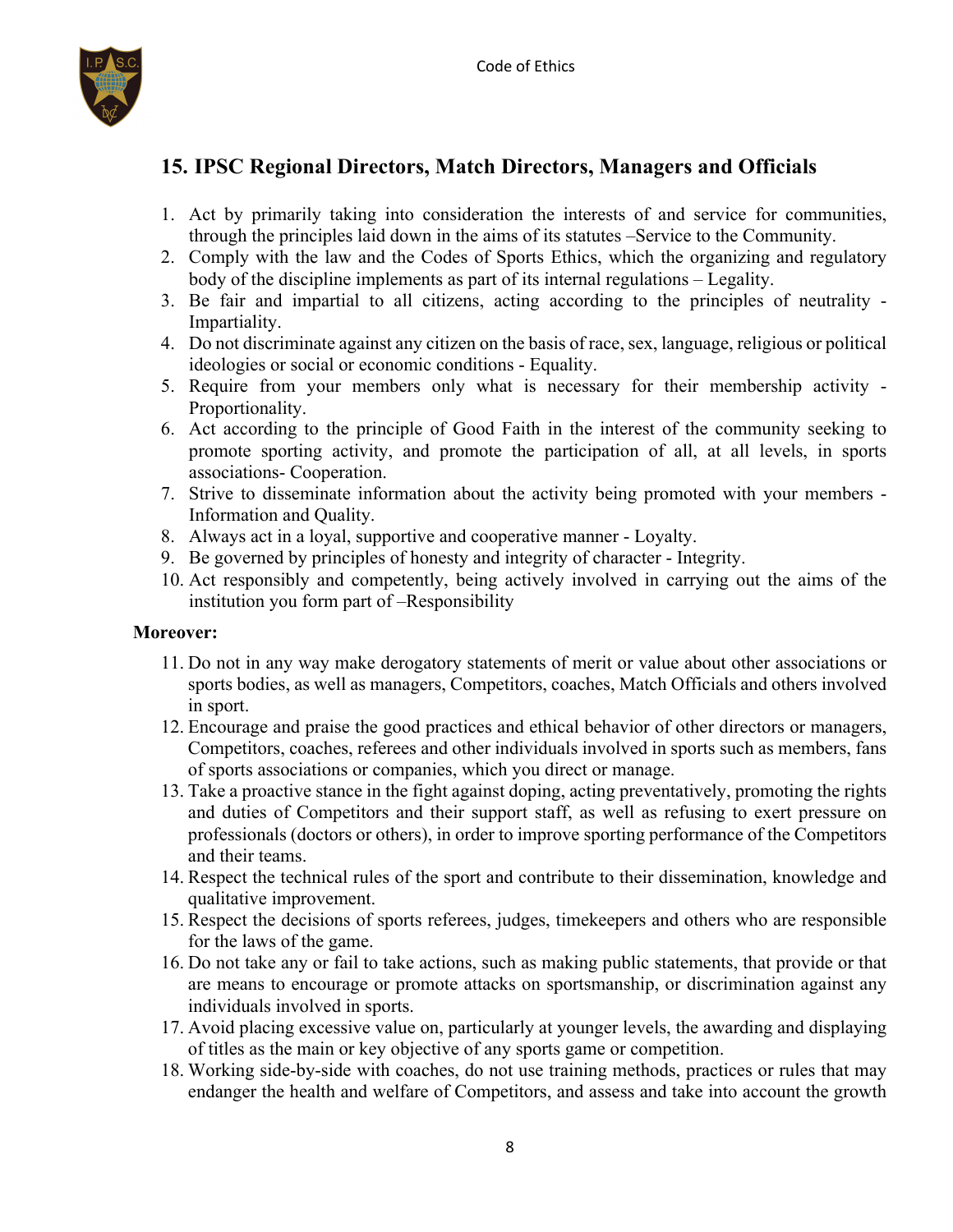

stages and the stage of development, seeking to provide adequate nutrition, leisure time and recovery and integrating the system with school and social activities.

- 19. Turn down and denounce fraud or the manipulation of results, always arguing for sporting truth.
- 20. Avoid any situation that may lead to conflicts of interest. Conflicts of interest are understood to be cases when there are, or appear to be, private or personal interests, which may call into, question your integrity and independence in the performance of your duties.

## **16. Sports and Business Agents, Sponsors, Partners**

- 1. Preserve the private life of your clients, not disseminating any facts regarding their personal professional life, which they have become aware of as a result of your duties.
- 2. Carry out your activity conscientiously and adopt behavior worthy of respect towards all those involved with sport with whom you maintain professional relations.
- 3. Act with truth, clarity and objectivity in your dealings with all those involved with sports related to your activity.
- 4. Protect the interests of your clients in accordance with the law and fairness, while establishing effective legal relations.
- 5. Respect the rights of your business partners and third parties. In particular, you should respect the contractual relations of professional colleagues and should abstain from any act, which may lead clients to withdraw from third parties.
- 6. Recognize the activities of clubs as a means of promoting Sports Ethics to sports practitioners.
- 7. Avoid any situation that may lead to conflicts of interest. Conflicts of interest are understood to be cases when there are, or appear to be, private or personal interests, which may call into, question your integrity and independence in the performance of your duties.
- 8. Comply with the general principles governing the IPSC Code of Sports Ethics.

### **17. Spectators and Sports Fans**

- 1. Have an ethically correct relationship among yourselves and with others involved in sports, whether individuals or collective bodies.
- 2. Do not use methods in their relationships with others involved in sports, whether individuals or collective bodies, which constitute acts which:
	- Are violent in nature, whether this be social, psychological or physical;
	- In sporting games of competitions, or outside these, be offensive or disrespect good ethical practices in their attitude to other individuals involved in sport;
	- Be offensive with regard to sexual orientation, social status, ethnicity, religion or race of those involved in sport.
- 3. Comply with the general principles governing the Code of Sports Ethics.

## **18. Helpers and other Volunteers**

- 1. Carry out your activity in a voluntary, responsible, generous and disinterested manner, imbued with civic duty and supportive of those you are serving.
- 2. Always show availability, generosity, solidarity, altruism, sympathy and dedication.
- 3. Cooperate with all bodies and authorities involved in or part of the IPSC Sports activity, which you are supporting.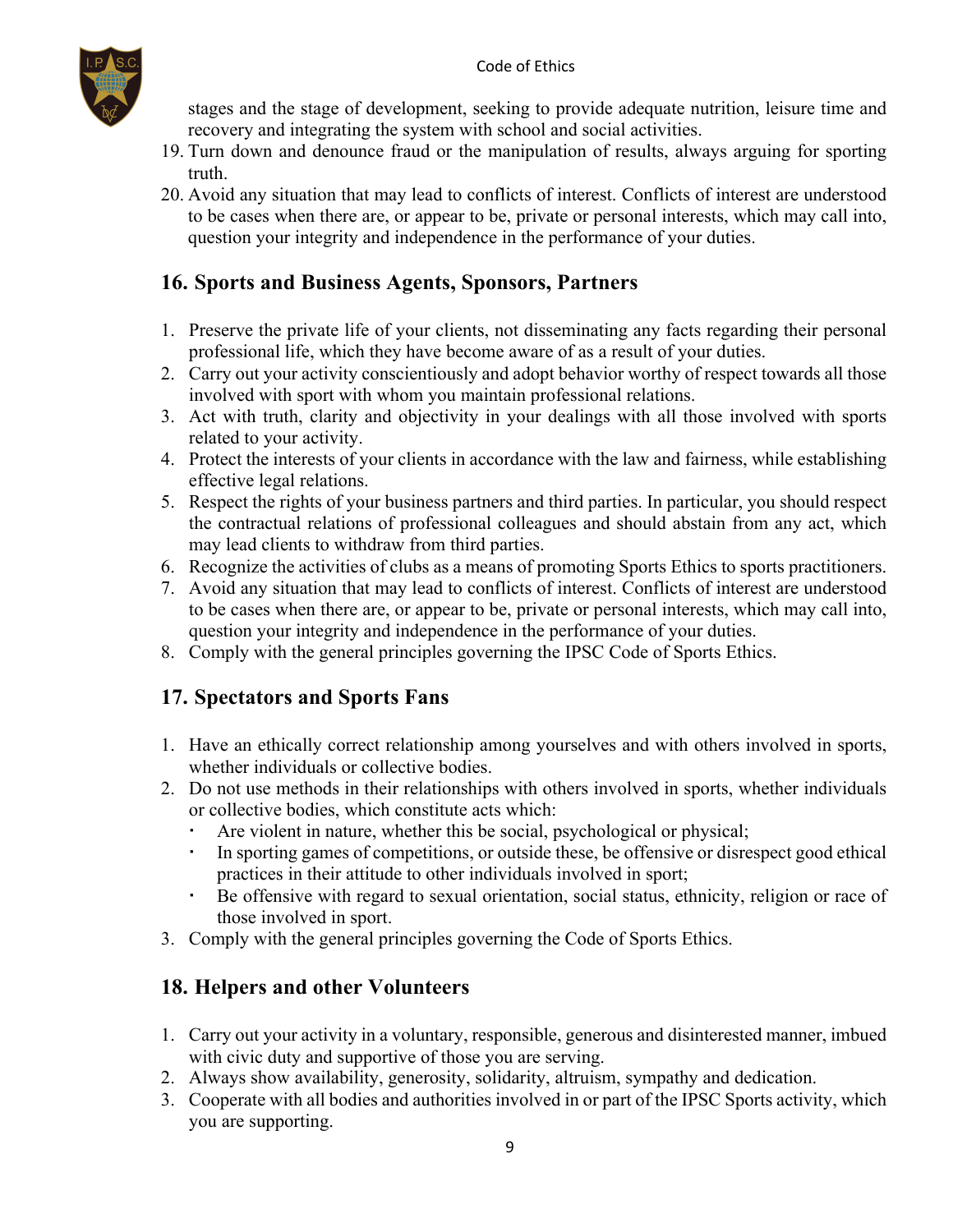#### Code of Ethics



- 4. Respect the ethical principles that govern the activity, which you are participating in.
- 5. Observe, comply with and enforce the rules governing the functioning of the body promoting the activity.
- 6. Respect the organization and the promoting body without using this to your own advantage.
- 7. Become aware of, respect and defend the dignity of the individual, condemning any gesture or word, which promotes racism, xenophobia or any type of discrimination.
- 8. Become aware of the sociocultural reality, promoting fellowship and friendship.
- 9. Refrain from any risky behavior, such as smoking, taking drugs or drinking alcoholic beverages.
- 10. Show values and ethical principles through your attitudes and behavior.

## **19. Media**

- 1. Give appropriate coverage of issues, which, in the news and op-ed pieces, presuppose objectivity and equality among those involved in sport and the groups within it.
- 2. Do not issue opinions or ways of thinking which do not preserve the assumption of full equality of rights and obligations of all those involved in sport.
- 3. Do not distort or hide relevant information on facts, which may come into conflict with sporting truth.
- 4. Promote and disseminate as much as possible, good practices within the field of sports ethics, with regard to both games and sporting competitions as well as all areas of life, which are, directly or indirectly, are related to sport.
- 5. Preserve the private life of all those involved in sport, and do not disseminate data or information, which strictly concerns them, and, in the fullest and most effective ways possible, restore the truth of facts when incorrectly disseminated.
- 6. Create a Commitment to Sports Ethics, to be signed by the heads of media bodies and their employees.

### **20. Disciplinary Measures and Sanctions**

Historically, in IPSC, breaches of the Code of Ethics have been considered unacceptable in any IPSC competition or event.

Any breach of this Code by persons bound by it may result in action/sanctions being taken against individuals and/or organizations in accordance with the IPSC Constitution, Competition Rules, Byelaws or any other IPSC Rules and Regulations.

**The Disciplinary Committee** may decide that the notification of a case be made to the appropriate law enforcement authorities.

**The Participant** who is alleged to have committed a violation of this Code must be informed of the alleged violations that have been committed, details of the alleged acts and/or omissions, and the range of possible sanctions.

**The principle of confidentiality** must be strictly respected by IPSC during all the procedure.